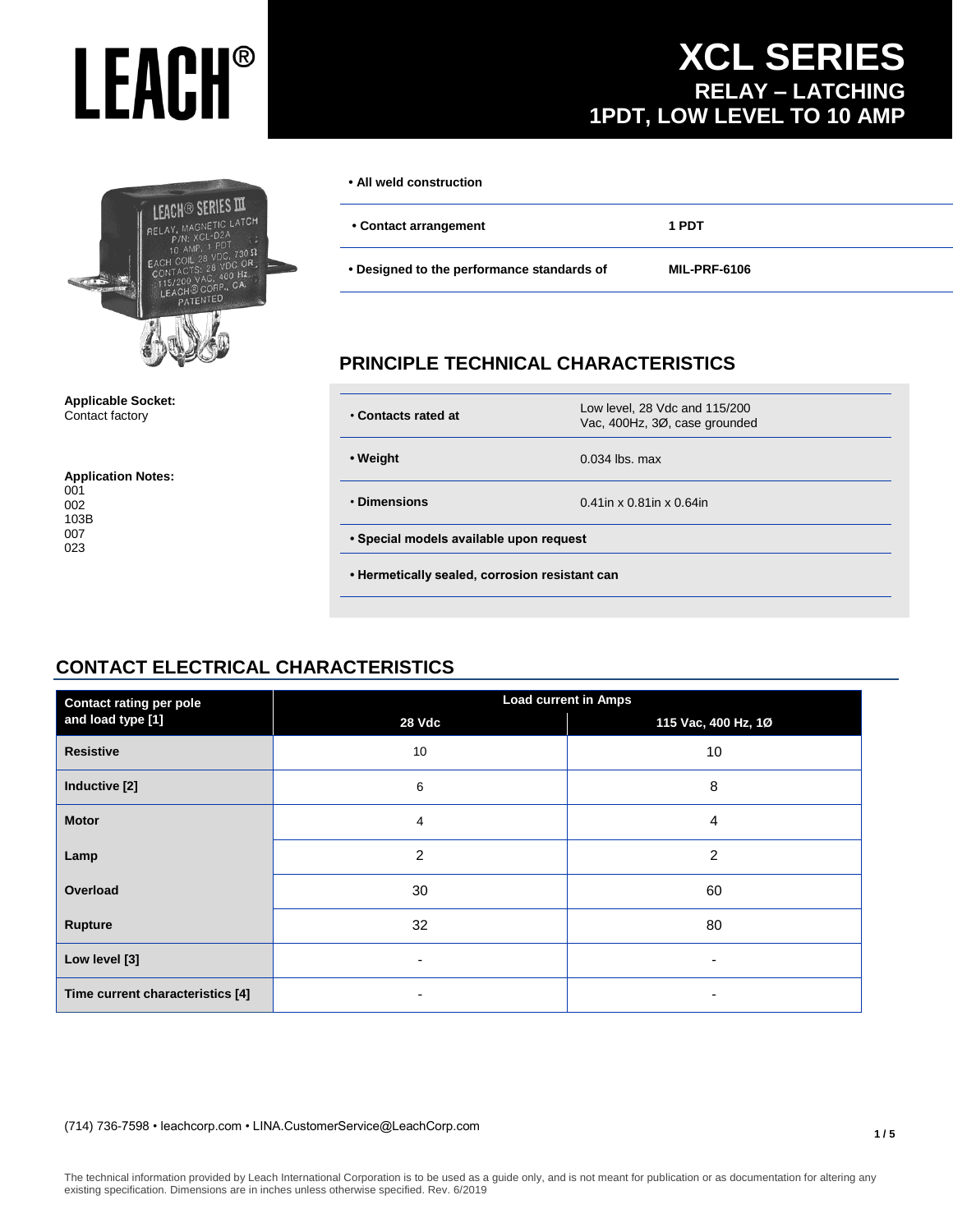# **LEACH®**

# **COIL CHARACTERISTICS (Vdc)**

| CODE                                                                                | A    | B     | C   | N [5] | R [5] | $V$ [5] |
|-------------------------------------------------------------------------------------|------|-------|-----|-------|-------|---------|
| Nominal operating voltage                                                           | 28   | 12    | 6   | 28    | 12    | 6       |
| <b>Maximum operating voltage</b>                                                    | 29   | 14.5  | 7.3 | 29    | 14.5  | 7.3     |
| Maximum pickup voltage                                                              |      |       |     |       |       |         |
| - Cold coil at +125° C                                                              | 18   | 9     | 4.5 | 18    | 9     | 4.5     |
| - During high temp test at +125° C                                                  | 19.8 | 9.9   | 5   | 19.8  | 9.9   | 5       |
| - During continuous current test at +125° C                                         | 22.5 | 11.25 | 5.7 | 22.5  | 11.25 | 5.7     |
| Maximum drop-out voltage                                                            |      | 4.5   | 2.5 |       | 4.5   | 2.5     |
| Coil resistance in $\Omega \pm 10\%$ at +25° C except<br>types "C" & "V" +20%, -10% | 730  | 182   | 43  | 730   | 182   | 43      |

# **GENERAL CHARACTERISTICS**

| <b>Temperature range</b>                                                         | -70 $^{\circ}$ C to +125 $^{\circ}$ C          |
|----------------------------------------------------------------------------------|------------------------------------------------|
| Minimum operating cycles (life) at rated load                                    | 50,000                                         |
| Minimum operating cycles (life) at 25% rated load                                | 200,000                                        |
| Dielectric strength at sea level - All circuits to ground and circuit to circuit | 1000 Vrms                                      |
| Dielectric strength at sea level - Coil to ground                                | 1000 Vrms                                      |
| Dielectric strength at altitude 80,000 ft.                                       | 500 Vrms [6]                                   |
| Insulation resistance - Initial (500 Vdc)                                        | 100 M $\Omega$ min                             |
| Insulation resistance - After environmental tests (500 Vdc)                      | 50 M $\Omega$ min                              |
| Sinusoidal vibration (A, D and J mounting)                                       | 0.12 d.a. / 10 to 70 Hz<br>30G / 70 to 3000 Hz |
| Sinusoidal vibration (G mounting)                                                | 0.12 d.a. / 10 to 57 Hz<br>20G /57 to 3000 Hz  |
| <b>Random vibration</b>                                                          |                                                |
| - Applicable specification                                                       | MIL-STD-202                                    |
| - Method                                                                         | 214                                            |
| - Test condition - A, D and J mounting                                           | 1G (0.4G <sup>2</sup> /Hz, 50 to 2000 Hz)      |
| - Test condition - E and G mounting (E in track)                                 | 1E (0.2G <sup>2</sup> /Hz, 50 to 2000 Hz)      |
| - Duration                                                                       | 15 minutes each plane                          |
| Shock (A, D and J mounting)                                                      | 200G / 6 ms                                    |
| <b>Shock (G mounting)</b>                                                        | 100G / 6 ms                                    |
| Maximum contact opening time under vibration and shock                           | $10 \mu s$                                     |
| Operate time at nominal voltage @ 25°C                                           | 6 ms max                                       |
| Release time at nominal voltage @ 25°C                                           | 6 ms max                                       |
| Contact make bounce at nominal voltage @ 25°C                                    | 1 ms max                                       |
| Contact release break bounce at nominal voltage @ 25°C                           | $0.5$ ms max [7]                               |
| <b>Weight maximum</b>                                                            | $0.034$ lbs.                                   |

Unless otherwise noted, the specified temperature range applies to all relay characteristics.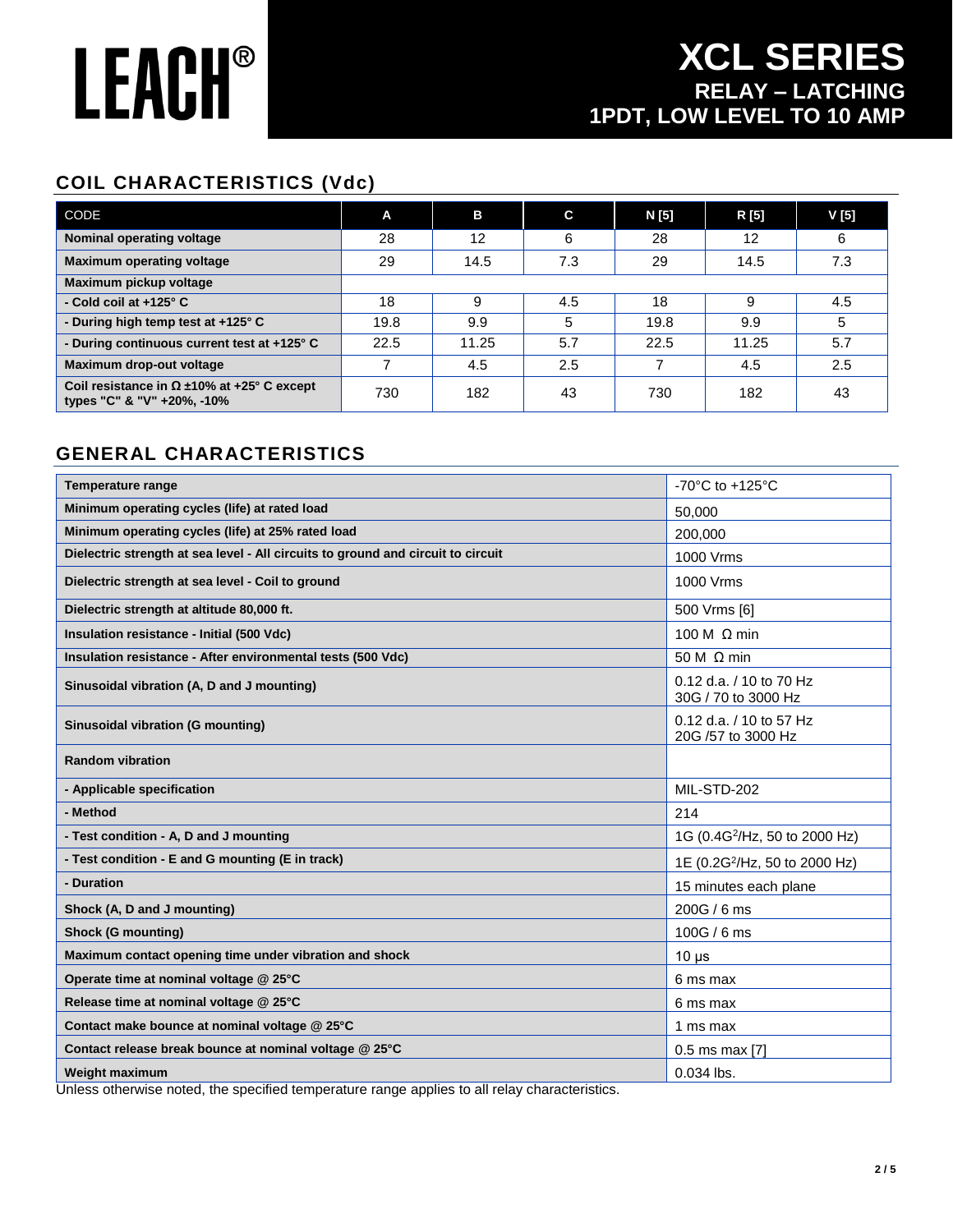### T RELAY HEIGHT MAY BE INCREASED .100 INCH FOR "N" SUPPRESSED COILS **MOUNTING STYLE D**





# **MOUNTING STYLE A**

T RELAY HEIGHT MAY BE INCREASED .100 INCH FOR "N" SUPPRESSED COILS

# l. .410 MAX Ŧ .810 **MAX**



 $\sqrt{1}$ 



 $-1.280$  MAX

T RELAY HEIGHT MAY BE INCREASED .100 INCH FOR "N" SUPPRESSED COILS

**MOUNTING STYLE J** 

 $.025$ 



Dimensions in inches Tolerances, unless otherwise specified,  $XX \pm 0.03$  in.,  $XXX \pm 0.010$ 

# **XCL SERIES** RELAY - LATCHING<br>1PDT, LOW LEVEL TO 10 AMP

# **MOUNTING STYLES**

**LEACH®** 

 $3/5$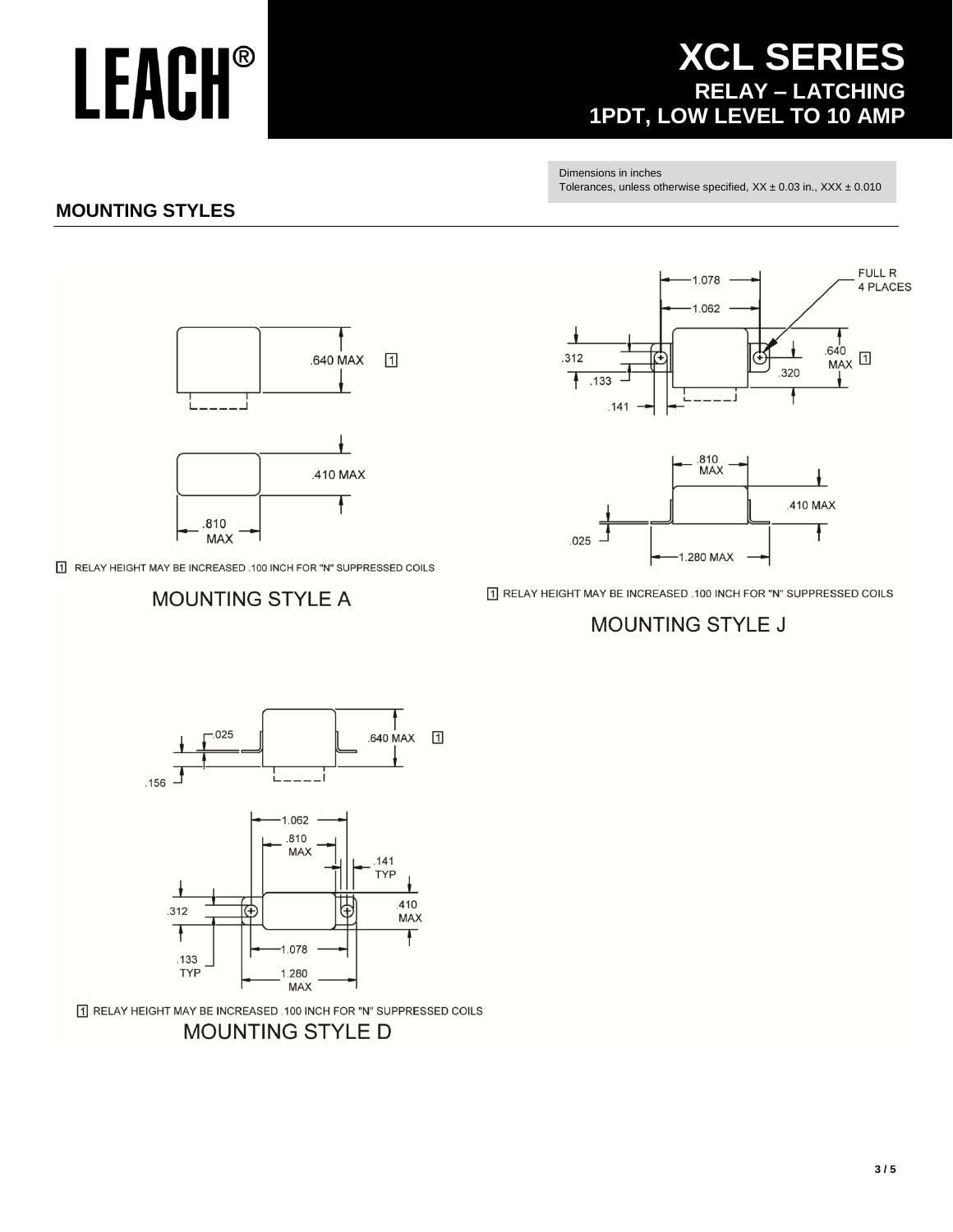# **LEACH®**

# **XCL SERIES** RELAY - LATCHING<br>1PDT, LOW LEVEL TO 10 AMP

Dimensions in inches Tolerances, unless otherwise specified,  $XX \pm 0.03$  in.,  $XXX \pm 0.010$ 

# **TERMINAL TYPES**